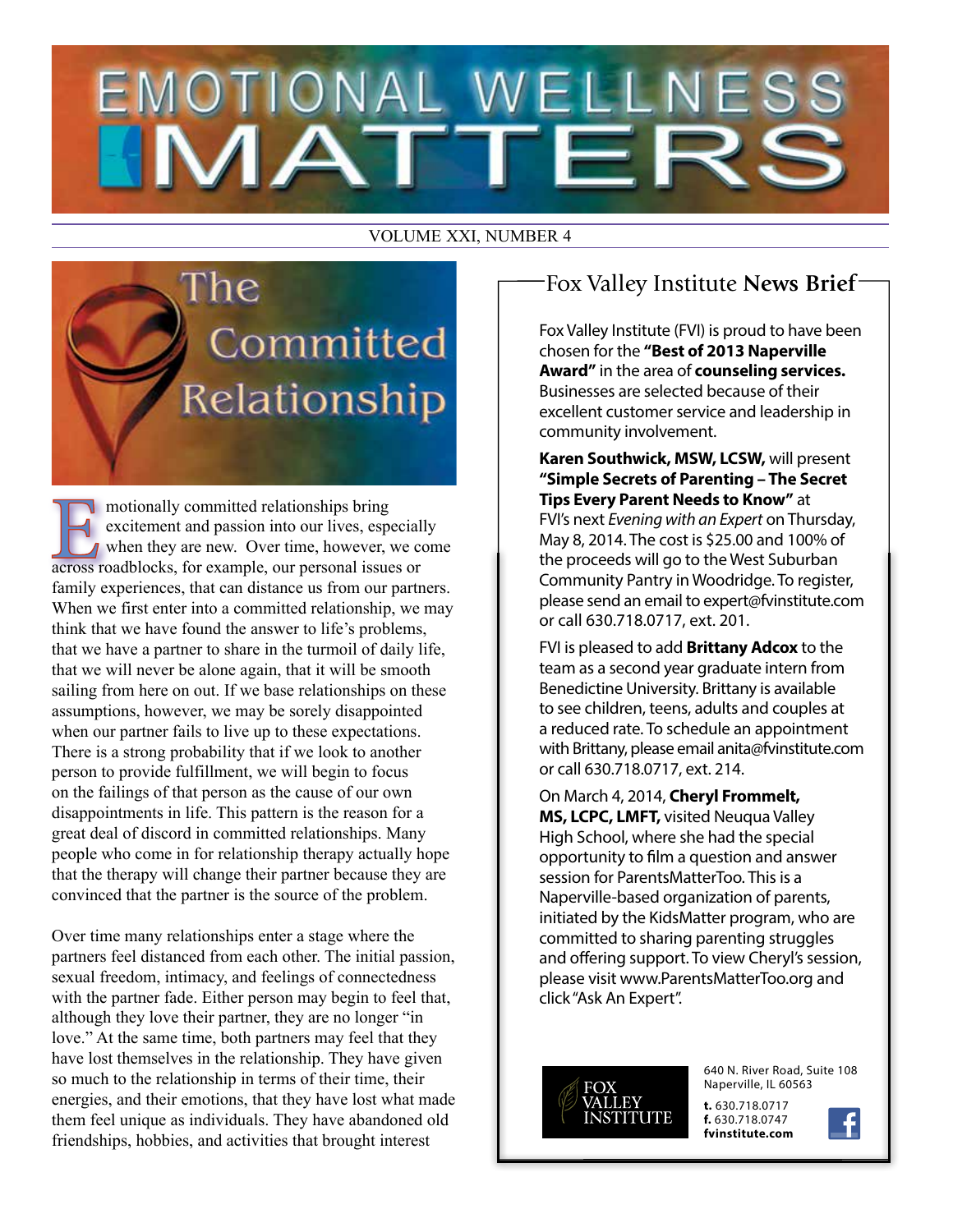and excitement to their own lives in order to devote time and energy to the relationship. When a feeling of distance comes to define the relationship, resentment toward the partner may emerge.

How does a relationship, which may have once shown such promise, end up in a place where the two partners feel distant and may not even like each other very much (even though they feel that the love is still there)? The answer lies within. Two people who come together in an emotional commitment carry with them a legacy of their own fears, anxieties, and unresolved problems. It is sometimes uncomfortable for us to come to terms with our own baggage. It is, in fact, so troublesome that we are unable to look within ourselves. When that happens, we tend to attribute the problem to our partner, a process called *projection.* Rather than accepting the fact that our partners are just being themselves and probably have the best of intentions, we define the source of our own anxiety as lying within the other person. When we feel uncomfortable about something our partners say or do, we may not realize that our discomfort may derive from a source that we have not examined within ourselves – like our own control issues, our jealousy, our insecurity, or our fear of dependence or independence. Our partners may simply be triggering our own unresolved difficulties. The clue is to search within our own lives to see why we have difficulty with these issues. And this is no small task. To become acquainted with oneself is indeed a terrible shock.

### The Course of a Relationship

Relationships mature over time. The initial attraction may be physical, and this may carry the relationship for some time to the point of making an emotional commitment. Then the excitement and promise of sharing our life with another person can lead to a stage of heightened expectations where we ignore or minimize the discomfort that we may feel from time to time in the relationship. But this stage comes to an end and we finally express our frustration. *"Why are you always telling me what to do?" "Can't you give me any time to myself?" "Don't you know who I am?" "Why don't you shower me with love like you used to?"* Notice in these examples that blame is cast on the other person. The one hurling the blame does not look within (for example, *"I have difficulty because of my own issues when someone tells me what to do."*). This is a particularly vulnerable stage in the course of an emotionally committed relationship, and can serve as a make or break challenge. It is at this stage that an equilibrium – or, more accurately, a standoff – is reached by the two partners. *"I won't challenge you* 

*and you won't challenge me, and we'll just accept the fact that we will be distant from each other."* In contrast, healthier relationships move into a different and more mature stage – where both partners look within to find the source of their own anxiety, find ways to soothe themselves without trying to change the other person, and learn to accept and love the other person despite their frustrating quirks. When this occurs, and when the distance between the partners has been resolved, the genuine excitement and passion of the relationship can continue to flourish – this time in a mature, accepting, and integrated manner.

### Differentiation



David Schnarch, Ph.D., the author of *Passionate Marriage*, suggests that in order to grow within an emotionally committed relationship, we must experience the process of "differentiation." This means holding onto yourself within a relationship, staying true to what you want out of life while sharing your life with a partner. Differentiation allows us to break free from the negative processes that happen between partners in any relationship. It allows us to take a time out from arguments in order to comfort ourselves. It leads to self-control, which means that we can stop trying to control our partners. The differentiated partner is able to soothe him- or herself rather than pressuring the other person to change in order to make the first one feel better. Paradoxically, when partners differentiate, they actually have the ability to achieve more intimacy, while undifferentiated partners can stay locked in their emotional standoff. And when one partner differentiates, it upsets the old equilibrium that had developed so that the other partner is prompted to make changes as well. In short, a healthy relationship is one in which two people, each of whom has a firm sense of self, come together and celebrate both their differences and their similarities.

Schnarch identifies several activities that happen when a person differentiates.



• **Maintaining a clear sense of who you are within the relationship.** Your partner was probably originally attracted to you because of the strength of your unique qualities. Both of you knew what you valued and believed in. Over time, because we accommodate ourselves to both our own and our partner's more immature qualities and unresolved issues, we lose our sense of uniqueness. We

**This newsletter is intended to offer general information only and recognizes that individual issues may differ from these broad guidelines. Personal issues should be addressed within a therapeutic context with a professional familiar with the details of the problems. ©2014 Simmonds Publications: 5580 La Jolla Blvd., 306, La Jolla, CA 92037 • Website ~ www.emotionalwellness.com**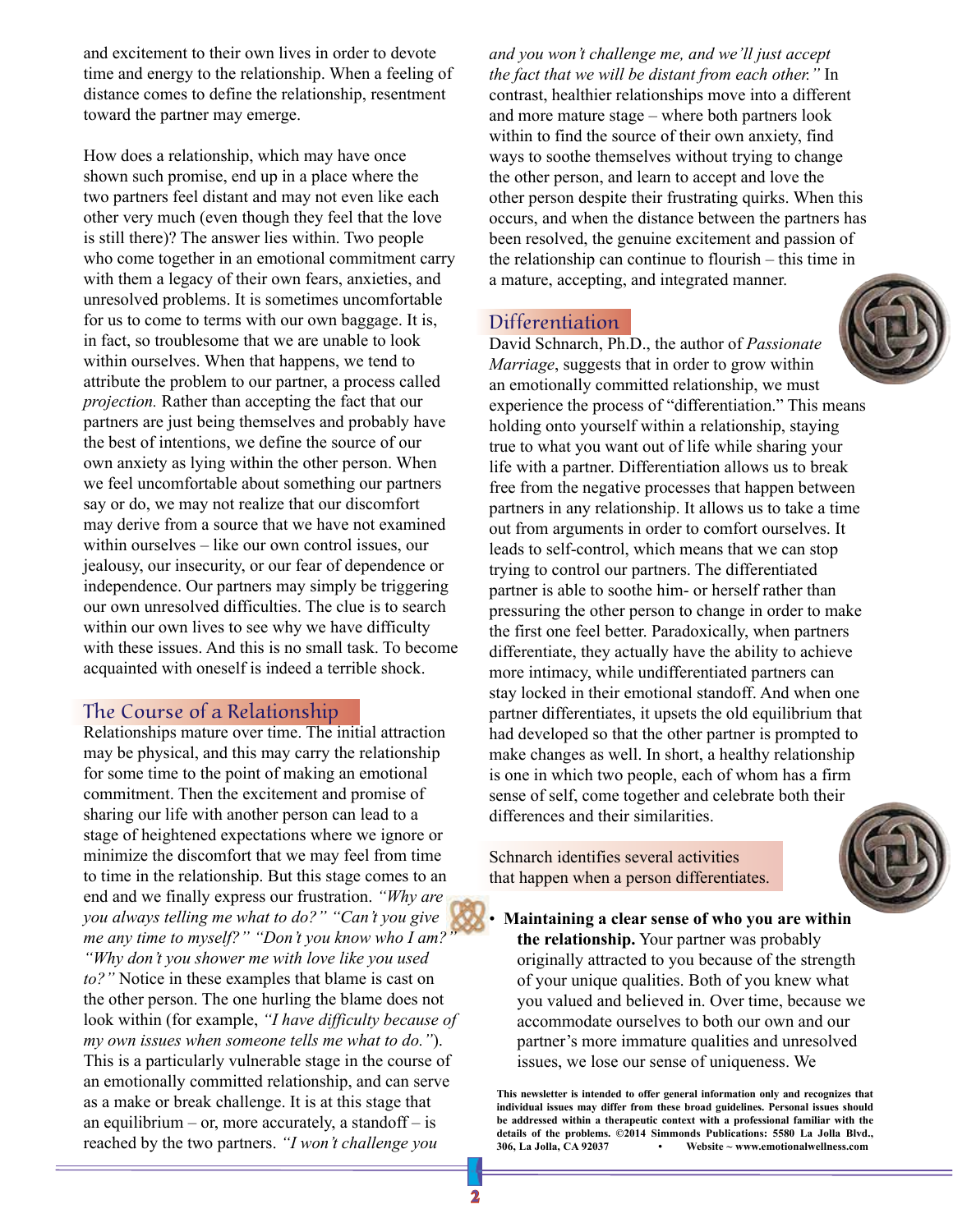compromise ourselves with the goal of smoothing out conflicts and fail to realize that we are losing our sense of self in the process. We may find that we have lost those qualities that were once so attractive to our partner. Differentiation involves looking within, gaining a firm definition of who we are, and celebrating our uniqueness



• **Maintaining a sense of perspective.** We need to accept the fact that we all have anxieties and other shortcomings. This is part of the human condition. The mature person, however, understands that these frailties need not determine our behavior. Our limits should neither incapacitate nor drive us. When we honestly accept this fact both in ourselves and in our partners, we can take a more balanced approach in dealing with each other's limitations. The peaks and valleys of crises can be smoothed out. The blaming can come to an end, replaced by acceptance and love for the other person.

• **Committing to a willingness to engage in selfconfrontation.** Looking within is difficult, but it is a necessary step both in our own life development and in helping our relationships to grow to new levels. Self-confrontation means coming to terms with our own fears, anxieties, and insecurities, a process that may be aided by professional psychotherapy. It may mean accepting the criticisms of our partners as a source of valuable feedback about where our insecurities lie. Self-examination can focus on understanding how and why we manipulate others, undermine our own effectiveness, take a selfish approach at times (or, alternatively, give to others and never to ourselves), and work against our own best interests. We need to understand why we avoid ourselves, and then we need to make an honest commitment to enter into a path of honesty and integrity.

#### • A**cknowledging our projections and distortions of reality that protect us from ourselves.**

We need to understand why we blame others, especially our emotionally committed partners, rather than acknowledging our own participation in interpersonal conflicts. This involves admitting when we are wrong. We should not expect that our partners will do likewise. Taking an honest approach toward our own lives is a tough, but rewarding, journey into personal integrity. When we embark on this journey, our partners, who are no longer feeling blamed and know that the old

emotional standoffs have been eliminated, will often decide to begin their own excursions into self-growth.

Learning to tolerate the pain involved in self**exploration.** Dealing with emotional pain is a talent that can be learned. In childhood many of us learned unhealthy ways of handling discomfort, often because we lacked supportive role modeling from our parents or other adults that would have taught us how to deal with pain in a healthier way. We may have learned to blame our parents when we faced life's difficulties, and then we carry this blaming behavior into our committed relationships in adulthood. Avoiding pain is the reason many adults indulge in substance abuse or other addictive behaviors such as gambling, inordinate spending, or watching too much television. The healthier option is to make the adult commitment to explore the pain and its sources – and to find ways to make self-growth a friend rather than something to avoid. When we learn to cope with our own pain, we no longer need to manipulate our partners into making us feel better. And when this happens, the magic can re-enter our relationships.



## Recommended Reading

Schnarch, David. **Passionate Marriage – Keeping Love and Intimacy Alive in Committed Relationships.** New York: Henry Holt and Company, 2011, 448 pages, \$16.00. ISBN: 978- 0825305672.

This well-written book combines principles of relationship therapy and sex therapy into a useful hands-on approach for couples who want to work together to overcome the sexual and emotional barriers that prevent them from finding a satisfying life with each other.